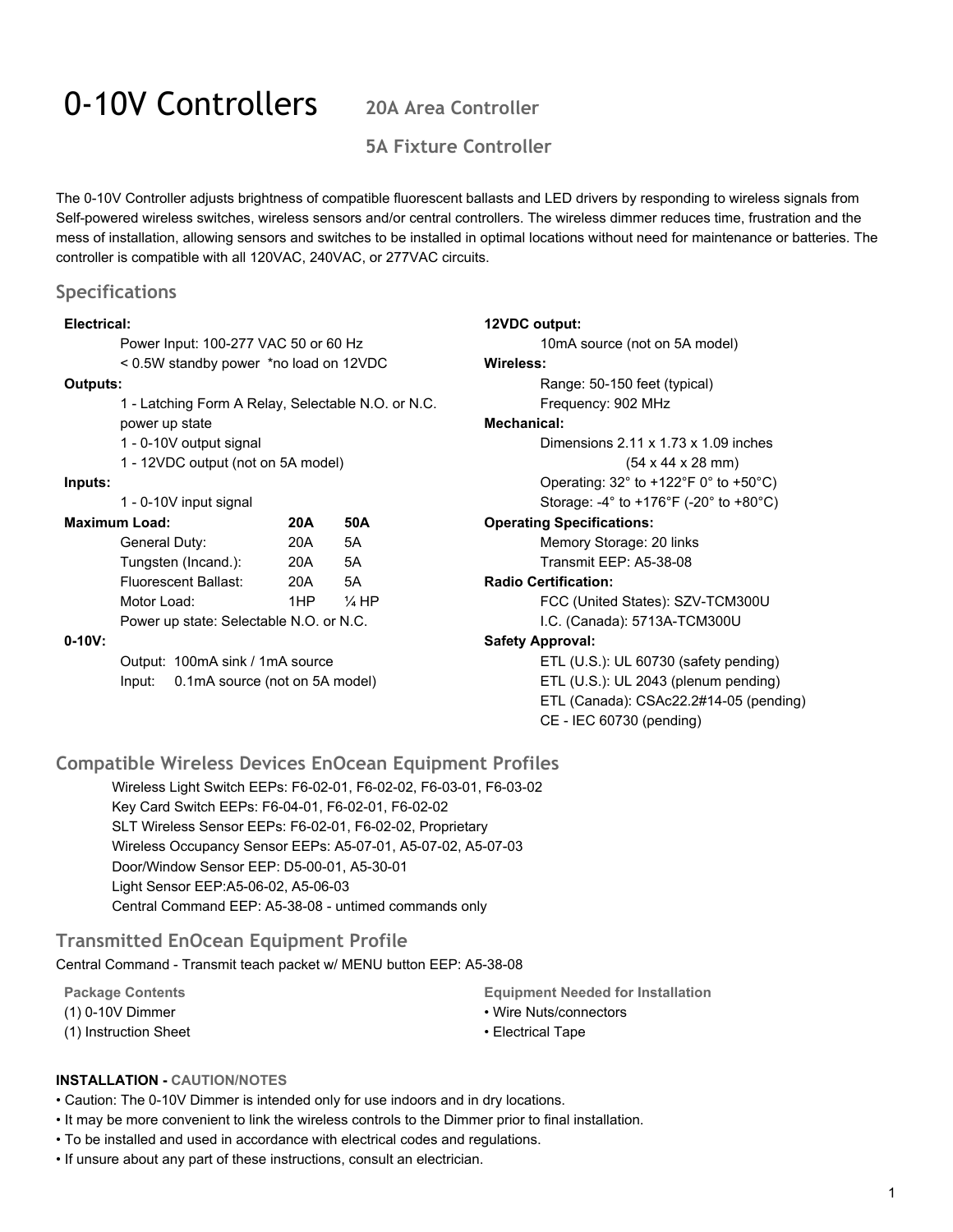#### **CHOOSING THE OPTIMAL MOUNTING LOCATION**

The long term reliability and wireless performance of the Dimmer is strongly influenced by the mounting location.

- Choose a mounting location carefully. For best radio performance:
	- Straighten antenna out and away from metal.
	- Create separation distance away from interfering electronics such as fluorescent tube ends, electronic transformers/power supplies, motors, etc.
	- Avoid mounting inside metal enclosures.
	- Obstructions of metal, concrete and dense building materials will reduce the range. Mount higher and away from obstructions to maximize the range.
	- Site survey tools are available to help fine-tune wireless communications.

#### **INSTALLATION OVERVIEW:**

- 1. Identify best mounting locations for receiver and transmitter. Perform range test to confirm operation prior to installation.
- 2. Connect the Dimmer to circuit following wiring diagram and local electrical codes.
- 3. Press and release SELECT button to toggle output and confirm operation. Hold SELECT to test dimming.
- 4. Link Transmitters and Receivers following Linking Instructions below.

#### **OPERATING OVERVIEW**

Use the 0-10V Area Controller to switch and adjust brightness for up to 20 amperes of 0-10V controllable loads. Compatible loads include LED and Fluorescent lighting, motors, etc.

#### **LINKING INSTRUCTIONS**

Note: The Dimmer must be powered on while linking. After linking, the Dimmer retains all settings in the event of power loss. For best results, transmitters should be within 15 ft. (5 m) of the Dimmer when linking. Link up to 25 devices to one controller.

#### BASIC LINKING

Use basic linking for common applications:

- 1. Press and hold the MENU button until the relay clicks, then release (about 5 seconds). The receiver will toggle a steady pattern indicating Basic Link Mode is active:  $\frac{1}{1}$  - -
- 2. To create a link, triple press the top button on switches or single press the LNK button on sensors to create a link. Toggling will pause for 3 seconds when the link is created, then toggling will resume.
- 3. Link additional transmitters (up to 25) as needed. Link mode will exit automatically after 30 seconds of inactivity and toggling will stop. Holding MENU button for 6 seconds will also exit basic link mode.

#### Basic link mode operating behavior

- Wireless Switch(es)
	- Quick Press: top button is ON to prefered level or full brightness, bottom is OFF
	- Press and Hold: top or bottom buttons to adjust prefered level
	- Double Press: top for full brightness, bottom for OFF
- **Occupancy Sensor** 
	- Auto On/Auto Off to prefered level
	- Manual On/Auto Off to prefered level if one or more wireless switches are linked
- Control Extender ON to prefered level and OFF
- Window/door Sensor Closed-ON to prefered level, Open-OFF

### **WIRED 0-10V INPUT / MASTER CONTROL**

The 0-10V input can be driven from a wall mount 0-10V slider or knob, a wired Light Sensor with 0-10V output, or any other 0-10V control device. The Dimmer will directly respond to this input and will still work with wireless switches and sensors.

In addition, the Dimmer can be linked as a Master Controller to other EnOcean enabled receivers, controlling their outputs. This enables a wired 0-10V controller to be turned into a wireless dimming controller.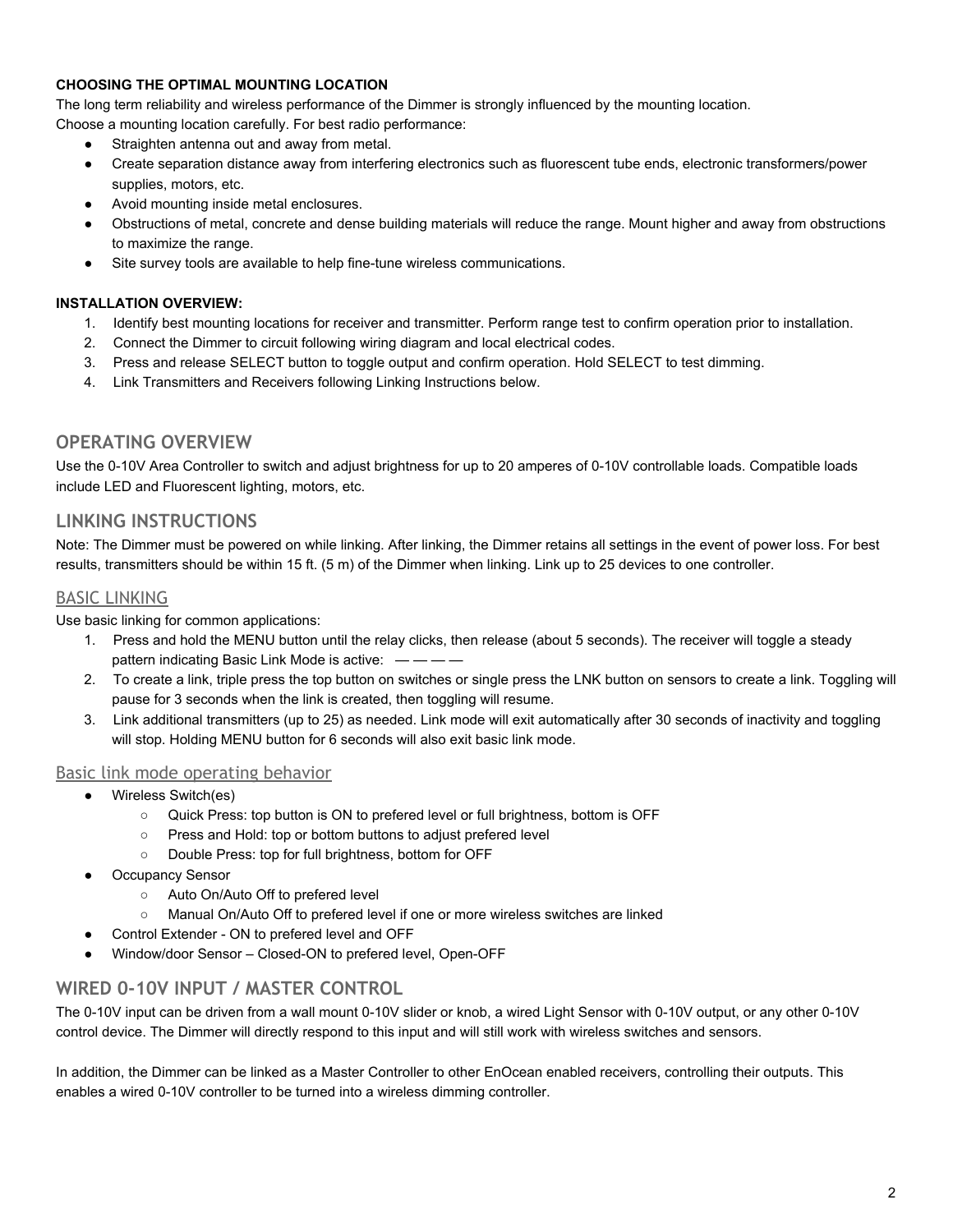The Master Controller feature is also used to synchronize multiple dimmers in a single space. When multiple dimmers are controlled from 1 sensor or switch, it is possible for one to occasionally miss a packet, resulting in one light being at a different level than the others.

To Link a 0-10V Line Powered Dimmer to another EnOcean enabled receiver:

- Make sure that the receiver can link with a Central Command device (EEP: A5-38-08)
- Follow the receivers instructions to place it into Link Mode.
- Press the MENU button on the 0-10V Line Powered Dimmer (sends the teach message).

Follow the rest of the instructions for the receiver.

Any time the Master Controller dim level is changed (either with a wireless device or wired input), the output of any linked dimmer will follow the Master Controller. In addition, the Master Controller will send an update message every 112-127 seconds in case the receiver(s) miss a message.

### **ADDITIONAL FUNCTIONS**

#### *SELECT* **BUTTON FUNCTIONS:**

Toggle - Press and release the *SELECT* button to select between 0%, Saved Level and 100%. Long presses on the *SELECT* button adjust the 0-10V output level up or down.

**Purge All Links - First activate Link mode by holding the MENU button until the receiver starts** toggling, then press and hold the *SELECT* button for 10 seconds to purge all Links from the receiver.

#### **SELECTIVE LINK DELETION**

To remove one Link from receiver and leave others unaffected:

1. Activate the specific Link Mode used to Link the transmitter (e.g. Link mode 1,2 or 3, etc). The LED will blink a pattern indicating the active Link Mode.

2. Press the MENU button on the sensor or triple press a wireless switch or key card for the transmitter to be deleted. The LED will pause red for 3 seconds indicating the link is removed, then resume toggling. (Blinking pauses green when Links are added.) 3. Wait 30 seconds for Link Mode to exit. Toggling stops when Link Mode stops.

#### **SENSOR LINK TEST MODE**

After Linking, press the Link or Teach button on a sensor 5 times to activate the Link Test Mode. Subsequent presses from any linked sensor will cause the relay to blink for 1 second confirming the sensor is linked and testing the reliability of wireless communications. Link Test Mode will timeout after 60 seconds of no activity.